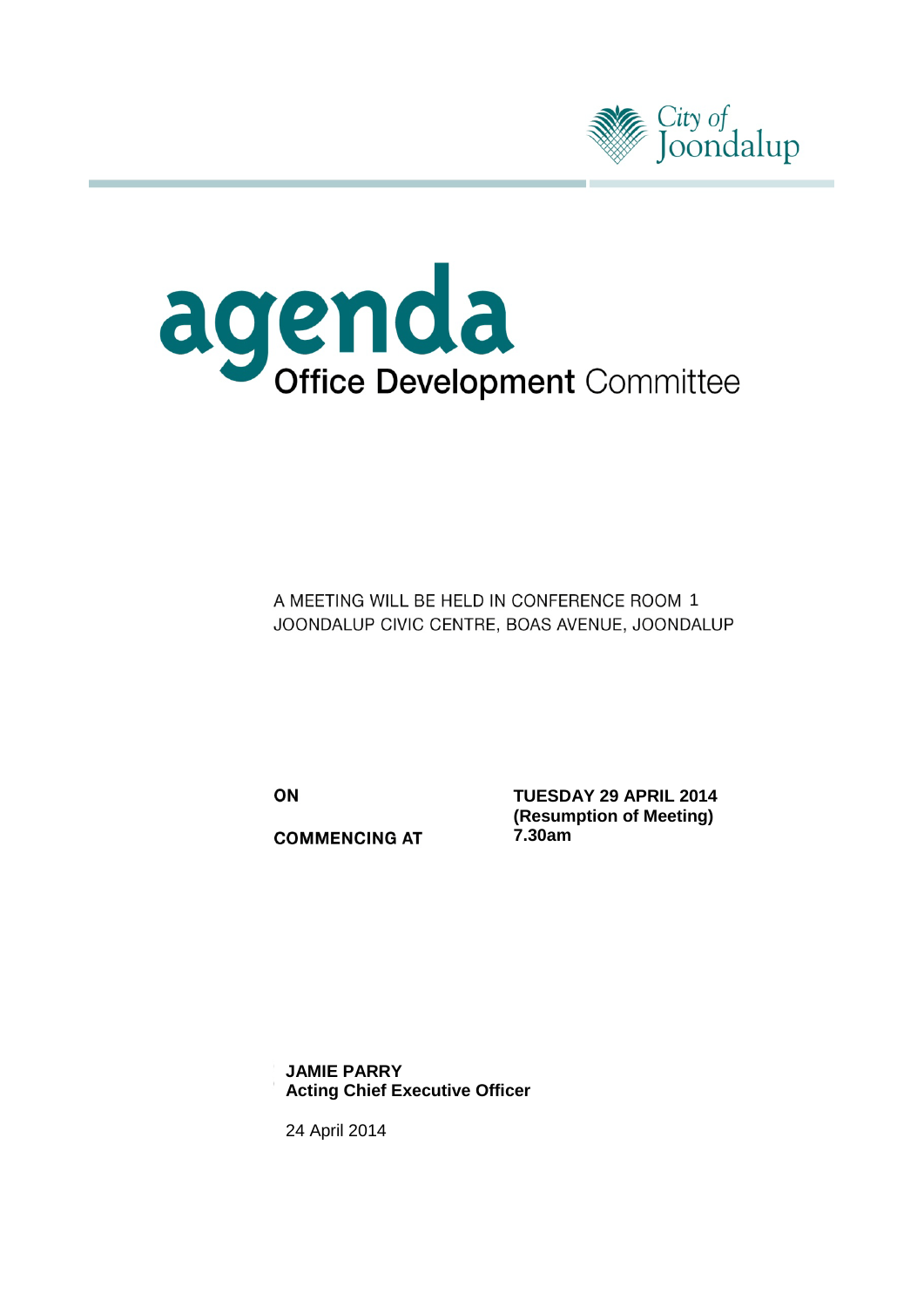### **PROCEDURES FOR PUBLIC QUESTION TIME**

The following procedures for the conduct of Public Question Time were adopted at the Council meeting held on 19 November 2013:

### **Questions asked verbally**

- 1 Members of the public are invited to ask questions at Committee Meetings.
- 2 Questions asked at an Ordinary Committee meeting must relate to a matter that affects the City of Joondalup. Questions asked at a Special meeting of the Committee must relate to the purpose for which the meeting has been called.
- 3 A register will be provided for those persons wanting to ask questions to enter their name. Persons will be requested to come forward in the order in which they are registered, and to give their name and full address.
- 4 Public question time will be limited to two minutes per member of the public, with a limit of two verbal questions per member of the public.
- 5 Statements are not to precede the asking of a question during public question time. Statements should be made during public statement time.
- 6 Members of the public are encouraged to keep their questions brief to enable everyone who desires to ask a question to have the opportunity to do so.
- 7 Public question time will be allocated a minimum of 15 minutes and may be extended in intervals of up to 10 minutes by resolution of the Committee, but the total time allocated for public questions to be asked and responses to be given is not to exceed 35 minutes in total. Public question time is declared closed following the expiration of the allocated time period, or earlier than such time where there are no further questions.
- 8 Questions are to be directed to the Presiding Member and shall be asked politely, in good faith, and are not to be framed in such a way as to reflect adversely or be defamatory on a particular Elected Member or City employee. The Presiding Member shall decide to:
	- accept or reject any question and his/her decision is final
	- nominate a member of the Committee and/or City employee to respond to the question or
	- take a question on notice. In this case a written response will be provided as soon as possible, and included in the agenda of the next Committee meeting.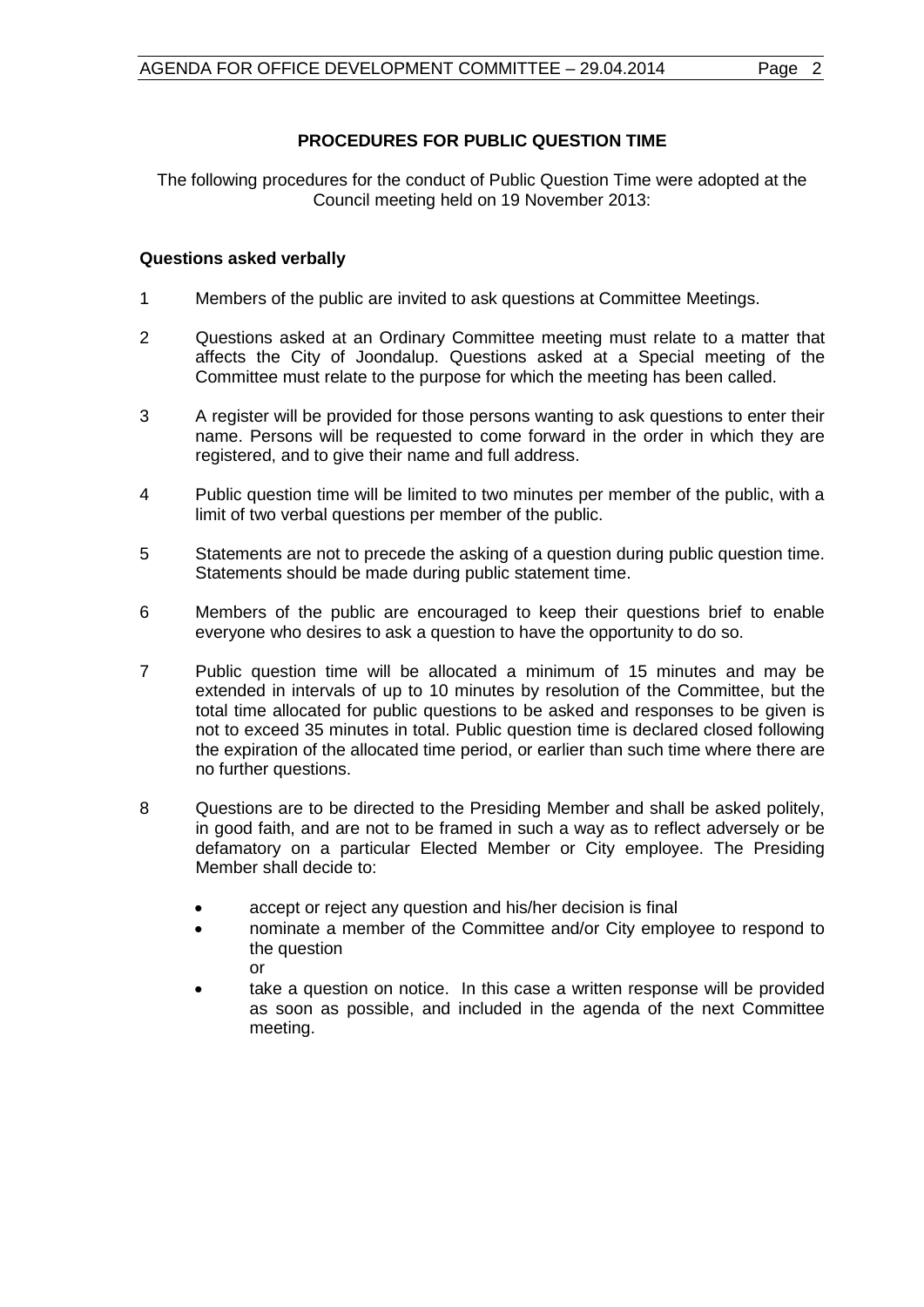- 9 Where an Elected Member is of the opinion that a member of the public is:
	- asking a question at a Committee meeting, that does not relate to a matter affecting the City or
	- making a statement during public question time,

they may bring it to the attention of the Presiding Member who will make a ruling.

- 10 Questions and any response will be summarised and included in the minutes of the Committee meeting.
- 11 It is not intended that question time should be used as a means to obtain information that would not be made available if it was sought from the City's records under Section 5.94 of the *Local Government Act 1995* or the *Freedom of Information Act 1992* (FOI Act 1992). Where the response to a question(s) would require a substantial commitment of the City's resources, the Chief Executive Officer (CEO) will determine that it is an unreasonable impost upon the City and refuse to provide it. The CEO will advise the member of the public that the information may be sought in accordance with the FOI Act 1992.

#### **Questions in Writing – (Residents and/or ratepayers of the City of Joondalup only)**

- 1 Only City of Joondalup residents and/or ratepayers may submit questions to the City in writing.
- 2 Questions asked at an Ordinary Committee meeting must relate to a matter that affects the City of Joondalup. Questions asked at a Special meeting of the Committee must relate to the purpose for which the meeting has been called.
- 3 The City will accept a maximum of five written questions per City of Joondalup resident/ratepayer. To ensure equality and consistency, each part of a multi-part question will be treated as a question in its own right.
- 4 Questions lodged by 9.00am on the day immediately prior to the scheduled Committee meeting will be responded to, where possible, at the Committee meeting. These questions, and their responses, will be distributed to Elected Members and made available to the public in written form at the meeting.
- 5 The Presiding Member shall decide to accept or reject any written question and his/her decision is final. Where there is any concern about a question being offensive, defamatory or the like, the Presiding Member will make a determination in relation to the question. Questions determined as offensive, defamatory or the like will not be published. Where the Presiding Member rules questions to be out of order, an announcement to this effect will be made at the meeting, including the reason(s) for the decision.
- 6 The Presiding Member may rule questions out of order where they are substantially the same as questions previously submitted and responded to.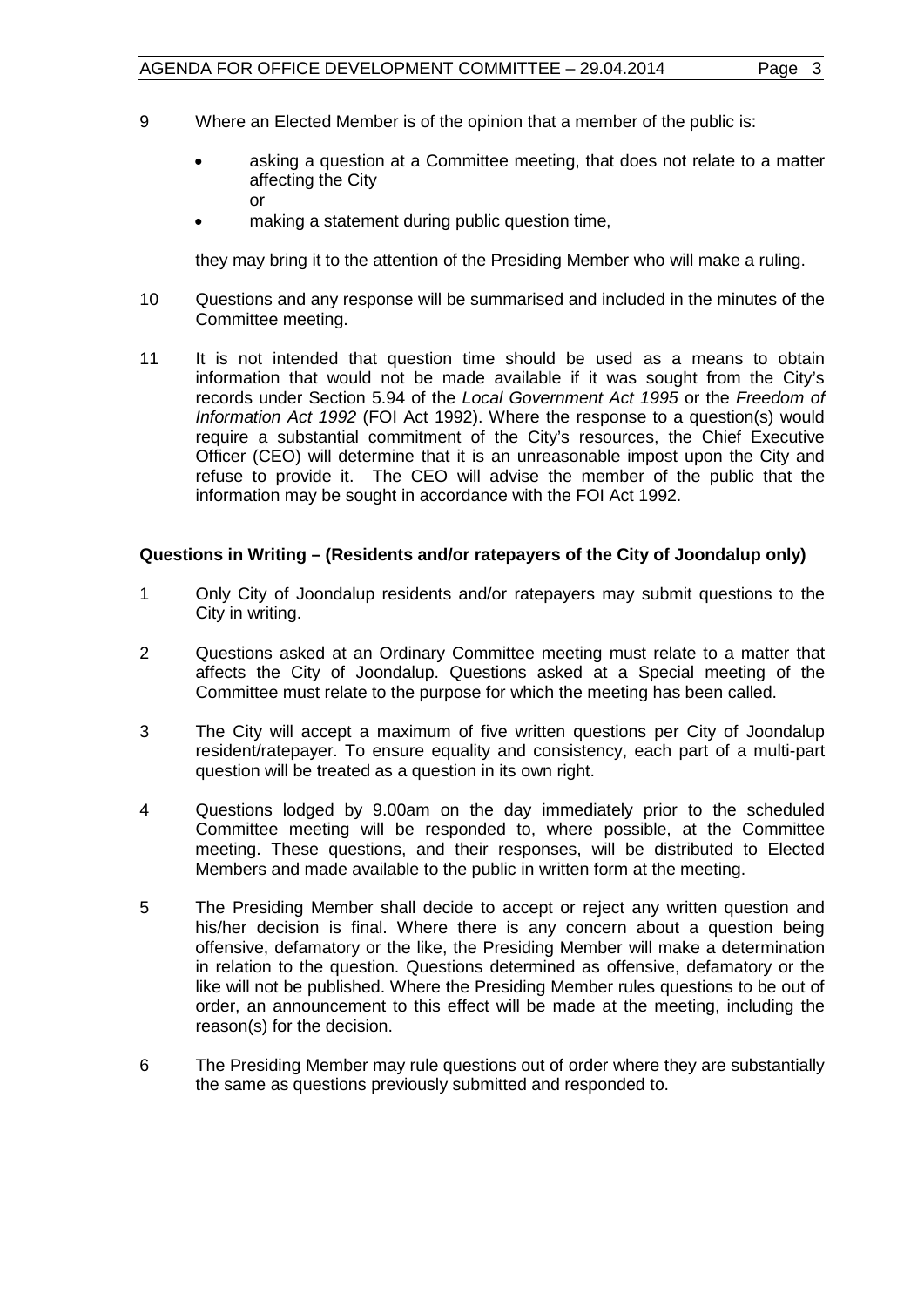- 7 Written questions unable to be responded to at a Committee meeting will be taken on notice. In this case, a written response will be provided as soon as possible and included on the agenda of the next Committee meeting.
- 8 A person who submits written questions may also ask questions at a Committee meeting and questions asked verbally may be different to those submitted in writing.
- 9 Questions and any response will be summarised and included in the minutes of the Committee meeting.
- 10 It is not intended that question time should be used as a means to obtain information that would not be made available if it was sought from the City's records under Section 5.94 of the *Local Government Act 1995* or the *Freedom of Information Act 1992* (FOI Act 1992). Where the response to a question(s) would require a substantial commitment of the City's resources, the Chief Executive Officer (CEO) will determine that it is an unreasonable impost upon the City and may refuse to provide it. The CEO will advise the member of the public that the information may be sought in accordance with the FOI Act 1992.

#### **DISCLAIMER**

Responses to questions not submitted in writing are provided in good faith and as such, should not be relied upon as being either complete or comprehensive.

### **PROCEDURES FOR PUBLIC STATEMENT TIME**

The following procedures for the conduct of Public Statement Time were adopted at the Council meeting held on 19 November 2013:

- 1 Members of the public are invited to make statements, either verbally or in writing, at Committee meetings.
- 2 Statements made at an Ordinary Committee meeting must relate to a matter that affects the City of Joondalup. Statements made at a Special meeting of the Committee must relate to the purpose for which the meeting has been called.
- 3 A register will be provided for those persons wanting to make a statement to enter their name. Persons will be requested to come forward in the order in which they are registered, and to give their name and full address.
- 4 Public statement time will be limited to two minutes per member of the public.
- 5 Members of the public are encouraged to keep their statements brief to enable everyone who desires to make a statement to have the opportunity to do so.
- 6 Public statement time will be allocated a maximum time of 15 minutes. Public statement time is declared closed following the 15 minute allocated time period, or earlier than such time where there are no further statements.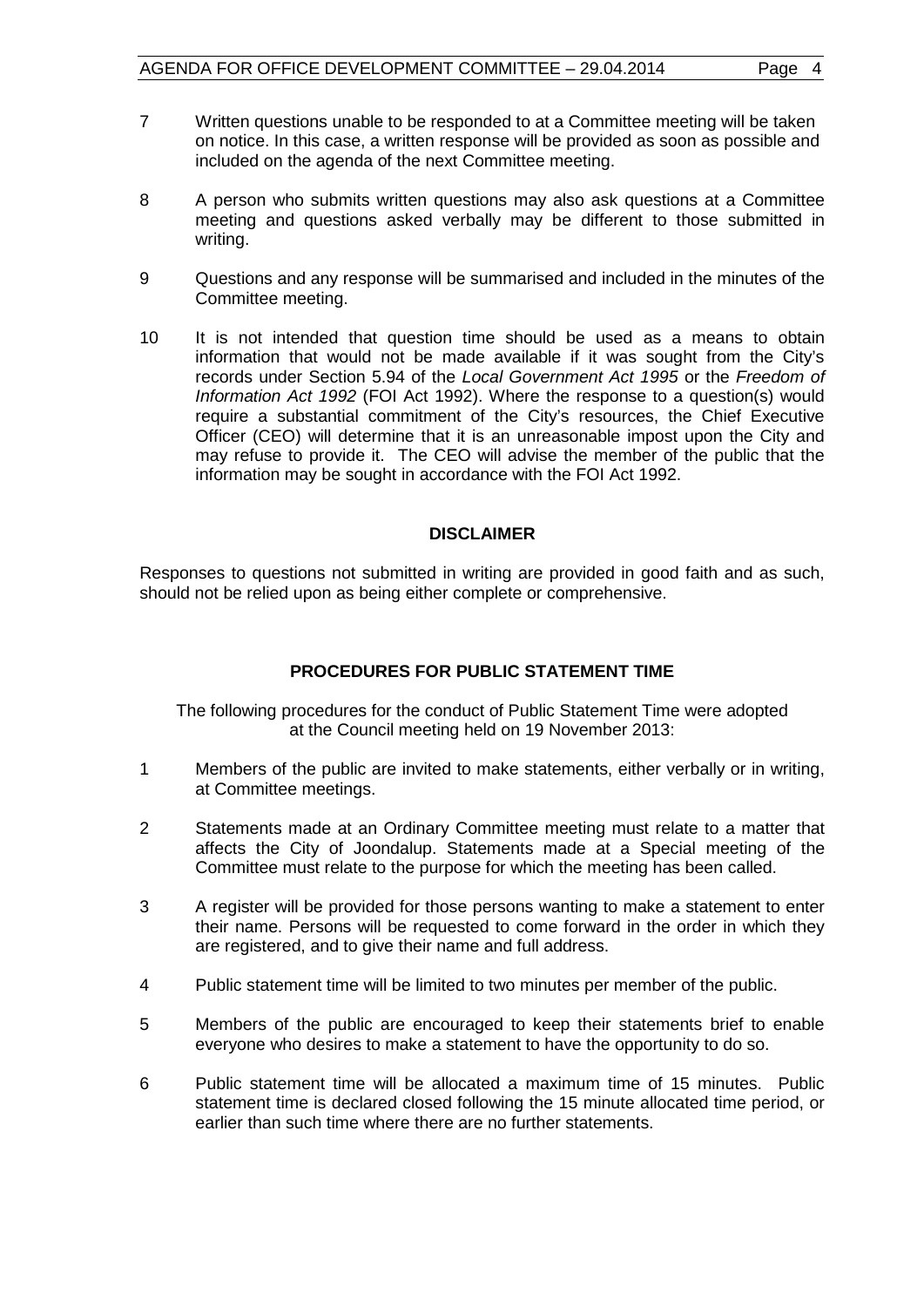- 7 Statements are to be directed to the Presiding Member and are to be made politely in good faith and are not to be framed in such a way as to reflect adversely or be defamatory on a particular Elected Member or City employee.
- 8 Where an Elected Member is of the opinion that a member of the public is making a statement at a Committee meeting, that does not relate to a matter affecting the City,-they may bring it to the attention of the Presiding Member who will make a ruling.
- 9 A member of the public attending a Committee meeting may present a written statement rather than making the statement verbally if he or she so wishes.
- 10 Statements will be summarised and included in the minutes of the Committee meeting.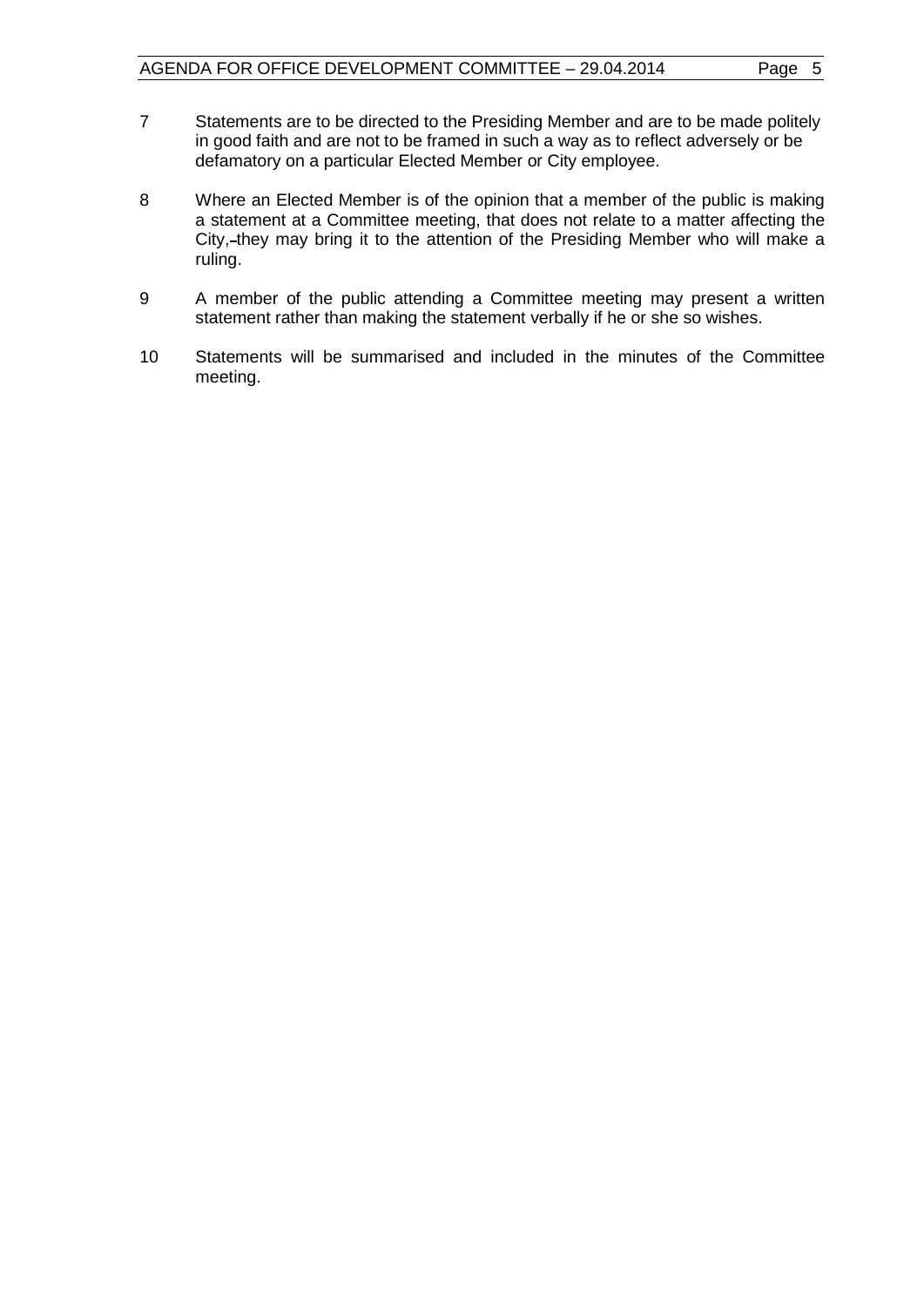#### **TABLE OF CONTENTS**

| Item No. | <b>Title</b>                                                                                                                                  | Page No. |
|----------|-----------------------------------------------------------------------------------------------------------------------------------------------|----------|
|          | Declaration of Opening of Resumed Meeting                                                                                                     | 8        |
|          | Declarations of Interest - dealt with on 3 December 2013                                                                                      | 8        |
|          | Public Question Time – dealt with on 3 December 2013                                                                                          | 8        |
|          | Public Statement Time – dealt with on 3 December 2013                                                                                         | 8        |
|          | Apologies/Leave of absence                                                                                                                    | 9        |
|          | Confirmation of Minutes – dealt with on 3 December 2013                                                                                       | 9        |
|          | by the Presiding<br>Member without<br><b>Announcements</b><br>discussion - dealt with on 3 December 2013                                      | 9        |
|          | Identification of matters for which the meeting may be<br>closed to the public                                                                | 9        |
|          | Petitions and deputations - dealt with on 3 December 2013                                                                                     | 9        |
|          | <b>Reports</b>                                                                                                                                | 10       |
| 1        | Confidential - Joondalup City Centre Commercial<br>Office<br>Development: Memorandum of Understanding and<br>other<br>Undertakings - [103036] | 10       |
|          | <b>Urgent Business</b>                                                                                                                        | 11       |
|          | Motions of which previous notice has been given                                                                                               | 11       |
|          | <b>Requests for Reports for future consideration</b>                                                                                          | 11       |
|          | <b>Closure</b>                                                                                                                                | 11       |
|          |                                                                                                                                               |          |

### **Note:**

Clause 15.10 of the City's *Meeting Procedures Local Law 2013* states:

*This local law applies generally to committee meetings except for clause 7.1 in respect of members seating and clause 7.8 in respect of limitation on members speaking.*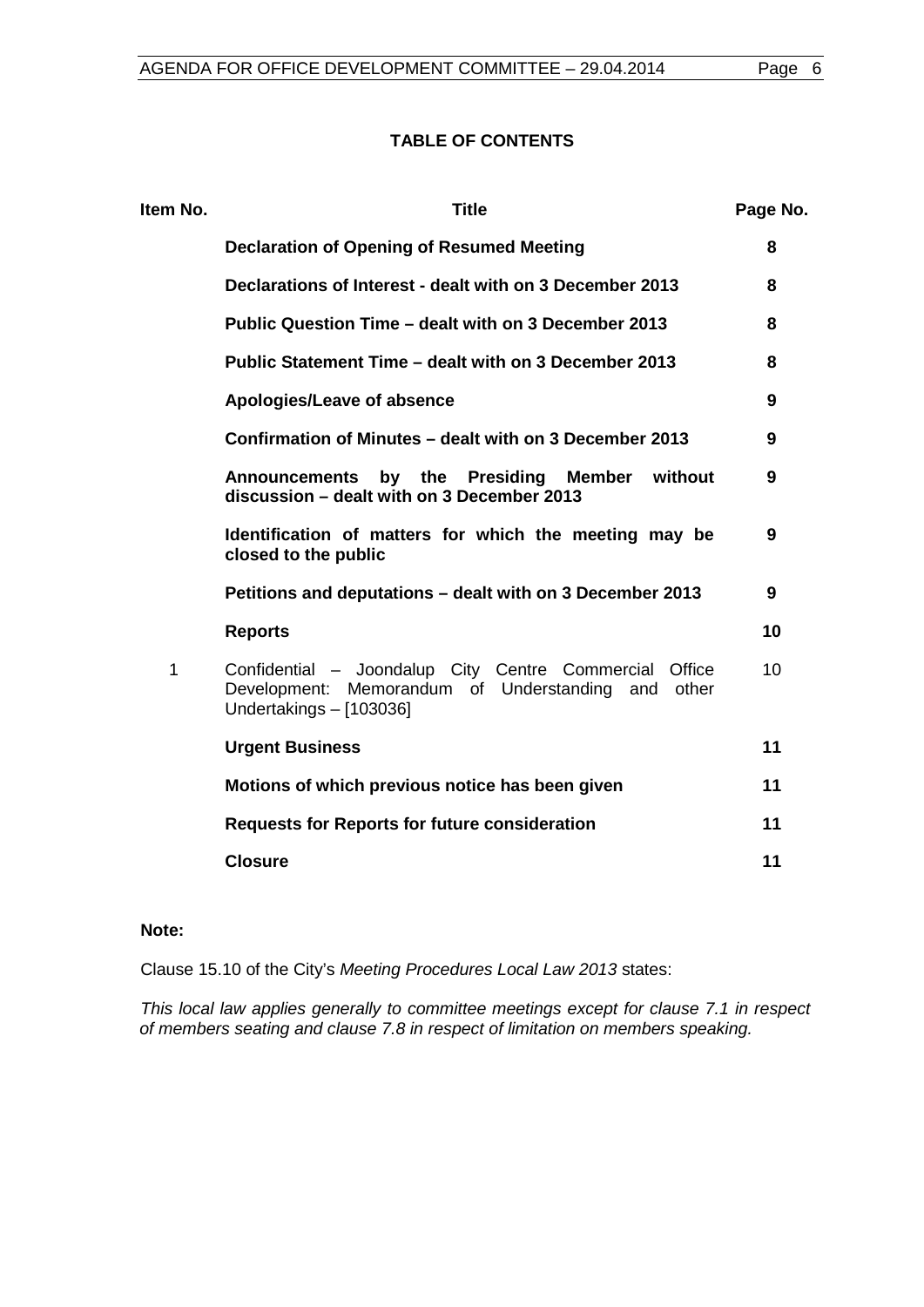# **CITY OF JOONDALUP**

Notice is hereby given that the adjourned meeting of the **Office Development Committee** held on **Tuesday 3 December 2013** will **RESUME** in Conference Room 1, Joondalup Civic Centre, Boas Avenue, Joondalup on **Tuesday 29 April 2014** commencing at **7.30am.**

JAMIE PARRY Acting Chief Executive Officer **Joondalup** Joondalup 24 April 2014 Western Australia

# **AGENDA**

### **Committee Members (6)**

#### **Committee Members**

Mayor Troy Pickard *Presiding Member* Cr Liam Gobbert Cr Kerry Hollywood<br>Cr Tom McLean, JP **Deputy Presiding Member** Mr Garry Hunt Chief Executive Officer Ms Dale Page **Director Planning and Community Development** 

### **Quorum for Meetings (3)**

The quorum for a meeting is to be at least 50% of the number of offices (whether vacant or not) of members of the committee.

#### **Simple Majority:**

A simple majority is to be more than 50% of those members present at the meeting.

### **Absolute Majority: (4):**

An absolute majority vote is to be more than 50% of the number of offices (whether vacant or not) of the committee.

#### **Casting Vote:**

In the event that the vote on a motion is tied, the presiding person must cast a second vote.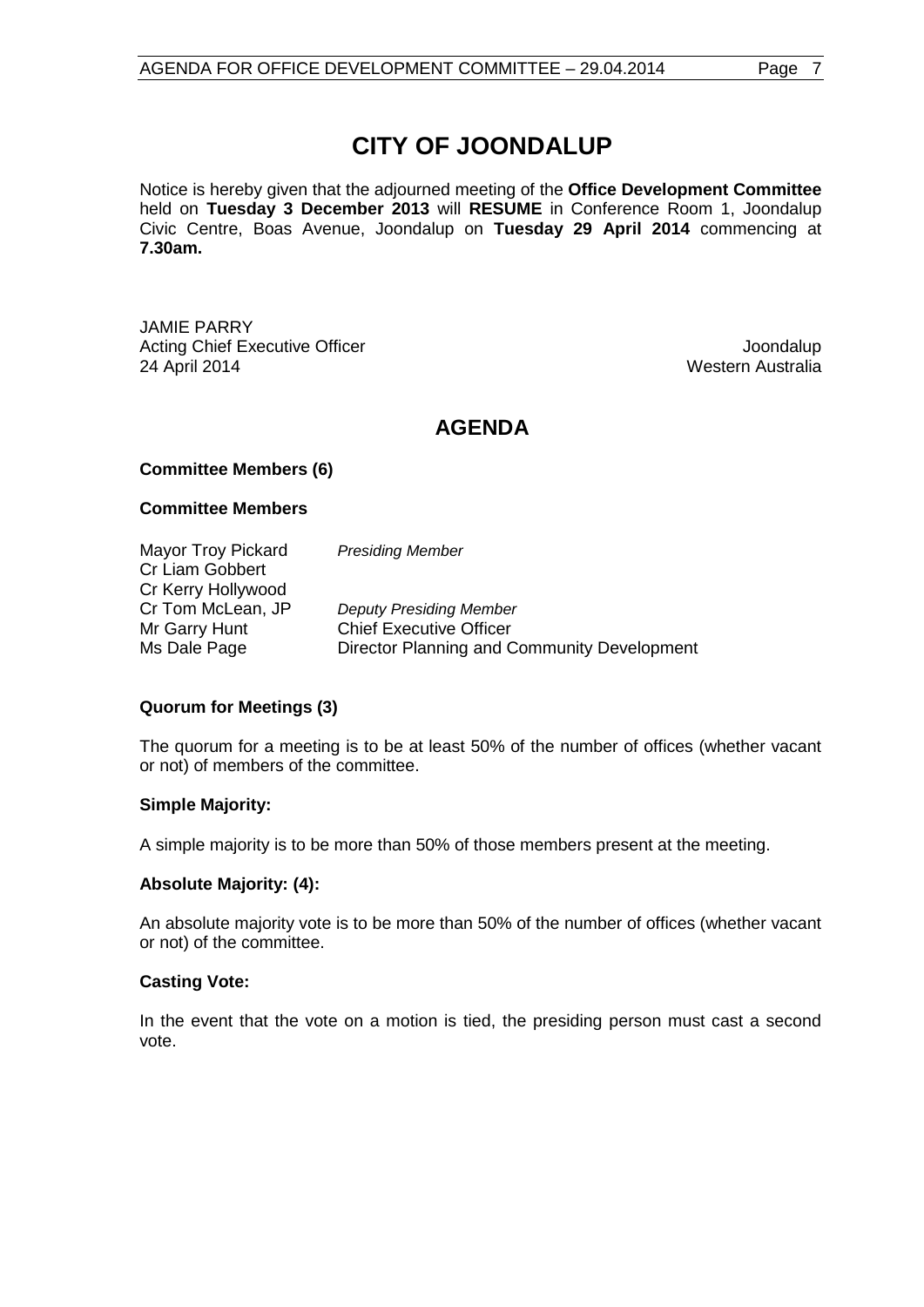# *Terms of Reference*

To provide advice and make recommendations to Council on:

- *the preferred location for the development of the Joondalup City Centre Commercial Office Development*
- *the architectural design elements to be incorporated into the Joondalup City Centre Commercial Office Development*
- *the core components to be included in the Joondalup City Centre Office Development*
- *the development models and financial structures to progress the Joondalup City Centre Commercial Office Development, including expressions of interest*
- *the options for the ongoing management and utilisation of the Joondalup City Centre Commercial Office Development.*

# *Delegated Authority*

*The Office Development Committee has delegated authority to make appropriate decisions on behalf of Council that are aligned with the Committee's Terms of Reference and in accordance with the constraints of the Local Government Act 199*5.

# <span id="page-7-0"></span>**DECLARATION OF OPENING OF RESUMED MEETING**

# <span id="page-7-1"></span>**DECLARATIONS OF INTEREST**

There were no interests declared at the Office Development Committee meeting held on 3 December 2013.

# <span id="page-7-2"></span>**PUBLIC QUESTION TIME**

This Item was dealt with at the Office Development Committee meeting held on 3 December 2013, with no members of the public being present.

## <span id="page-7-3"></span>**PUBLIC STATEMENT TIME**

This Item was dealt with at the Office Development Committee meeting held on 3 December 2013, with no members of the public being present.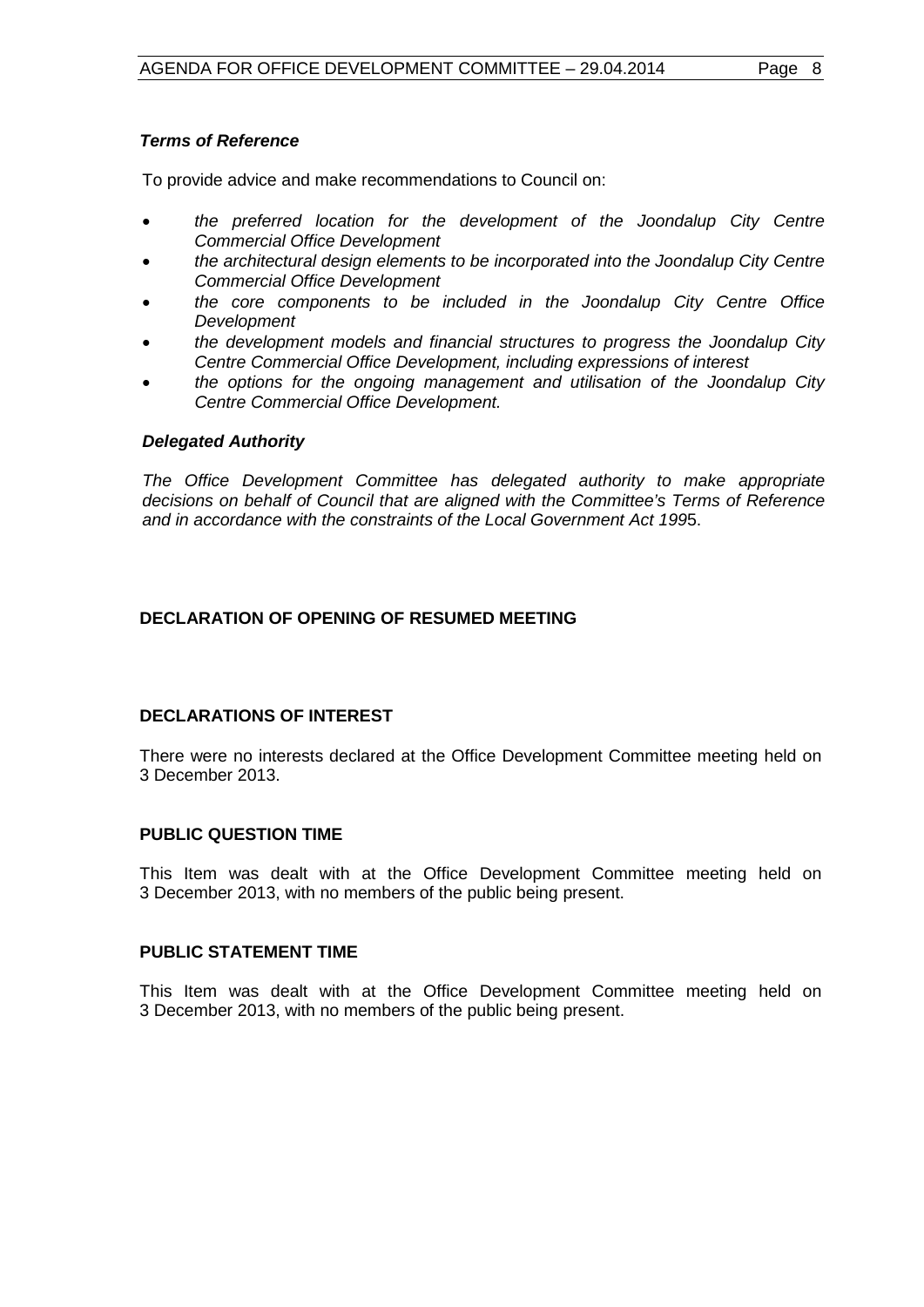### <span id="page-8-0"></span>**APOLOGIES/LEAVE OF ABSENCE**

#### **Leave of Absence Previously Approved:**

| Cr Geoff Amphlett, JP              | 27 March to 29 April 2014 inclusive;      |
|------------------------------------|-------------------------------------------|
| Cr Kerry Hollywood                 | 16 April to 4 May 2014 inclusive;         |
| <b>Cr Liam Gobbert</b>             | 16 April to 17 May 2014 inclusive;        |
| Cr Russ Fishwick, JP               | 29 April to 2 May 2014 inclusive;         |
| Cr John Chester                    | 1 May to 12 May 2014 inclusive.           |
| <b>Cr Christine Hamilton-Prime</b> | 3 May to 6 May 2014 inclusive;            |
| Cr Mike Norman                     | 4 May to 9 May 2014 inclusive;            |
| <b>Cr Brian Corr</b>               | 20 May to 24 May 2014 inclusive;          |
| <b>Cr Christine Hamilton-Prime</b> | 1 June to 20 June 2014 inclusive.         |
| Cr Russ Fishwick, JP               | 4 August to 23 September 2014 inclusive;  |
| Cr Philippa Taylor                 | 20 August to 12 September 2014 inclusive. |

#### <span id="page-8-1"></span>**CONFIRMATION OF MINUTES**

This Item was dealt with at the Office Development Committee meeting held on 3 December 2013.

#### <span id="page-8-2"></span>**ANNOUNCEMENTS BY THE PRESIDING MEMBER WITHOUT DISCUSSION**

This Item was dealt with at the Office Development Committee meeting held on 3 December 2013.

### <span id="page-8-3"></span>**IDENTIFICATION OF MATTERS FOR WHICH THE MEETING MAY BE CLOSED TO THE PUBLIC**

Item 1 Confidential – Joondalup City Centre Commercial Office Development: Memorandum of Understanding and Other Undertakings.

### <span id="page-8-4"></span>**PETITIONS AND DEPUTATIONS**

This Item was dealt with at the Office Development Committee meeting held on 3 December 2013.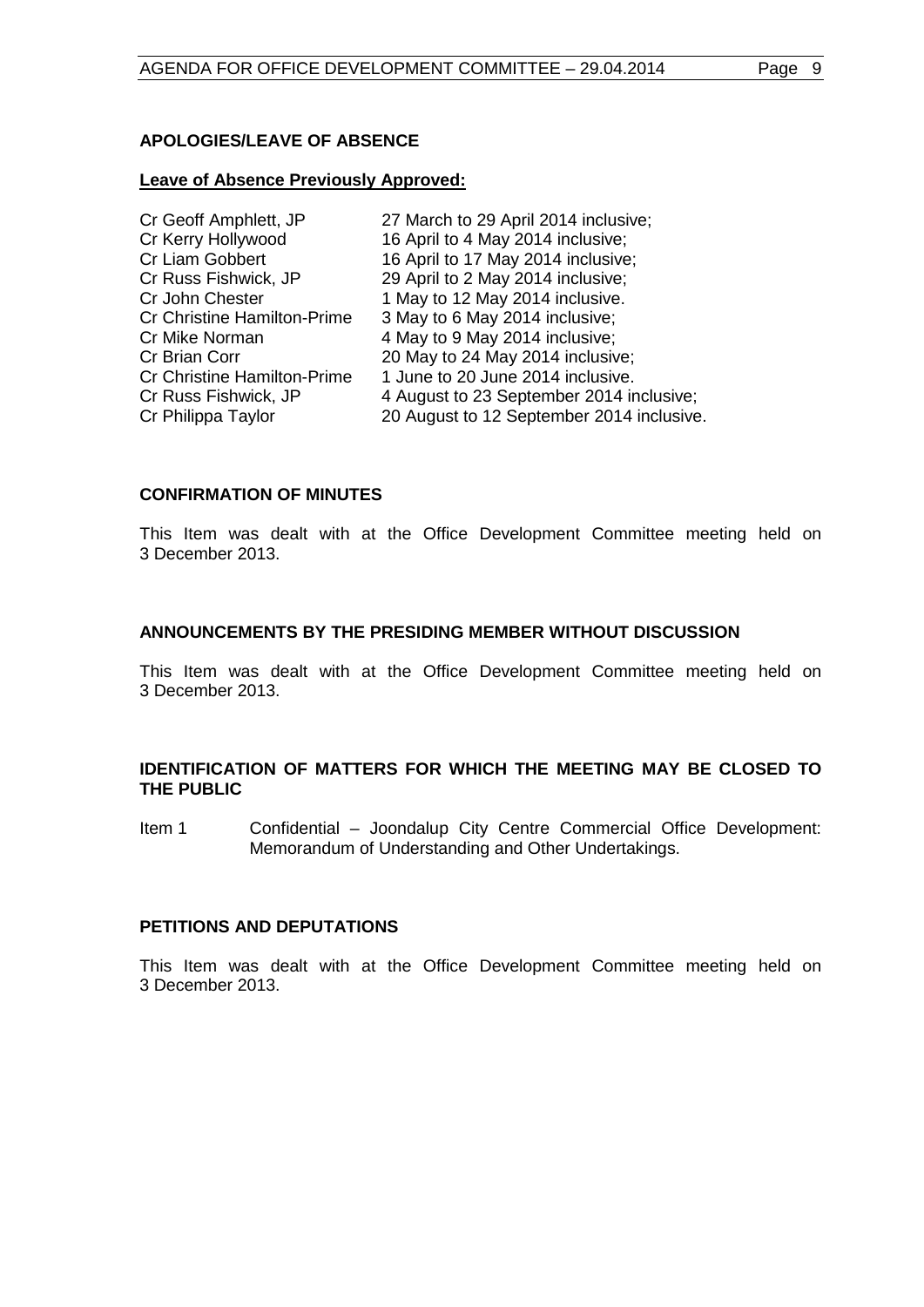### <span id="page-9-0"></span>**REPORTS**

# <span id="page-9-1"></span>**ITEM 1 CONFIDENTIAL - JOONDALUP CITY CENTRE COMMERCIAL OFFICE DEVELOPMENT: MEMORANDUM OF UNDERSTANDING AND OTHER UNDERTAKINGS**

| WARD | <b>North</b> |
|------|--------------|
|      |              |

| <b>RESPONSIBLE</b> | Mr Garry Hunt     |
|--------------------|-------------------|
| <b>DIRECTOR</b>    | Office of the CEO |

**FILE NUMBER** 103036, 101515

- **ATTACHMENTS** Attachment 1 Draft Amended Memorandum of Understanding.
	- *(Please Note: The Report and Attachment is confidential and will appear in the official Minute Book only)*
- **AUTHORITY / DISCRETION** Executive The substantial direction setting and oversight role of Council, such as adopting plans and reports, accepting tenders, directing operations, setting and amending budgets.

This Report is confidential in accordance with section 5.23(2)(c) and 5.23(2)(e)(iii) of the *Local Government Act 1995*, which also permits the meeting to be closed to the public for business relating to the following:

- *a contract entered into, or which may be entered into, by the local government and which relates to a matter to be discussed at the meeting.*
- *a matter that if disclosed would reveal information about the business, professional, commercial or financial affairs of a person.*

A full report is provided to Elected Members under separate cover. The report is not for publication.